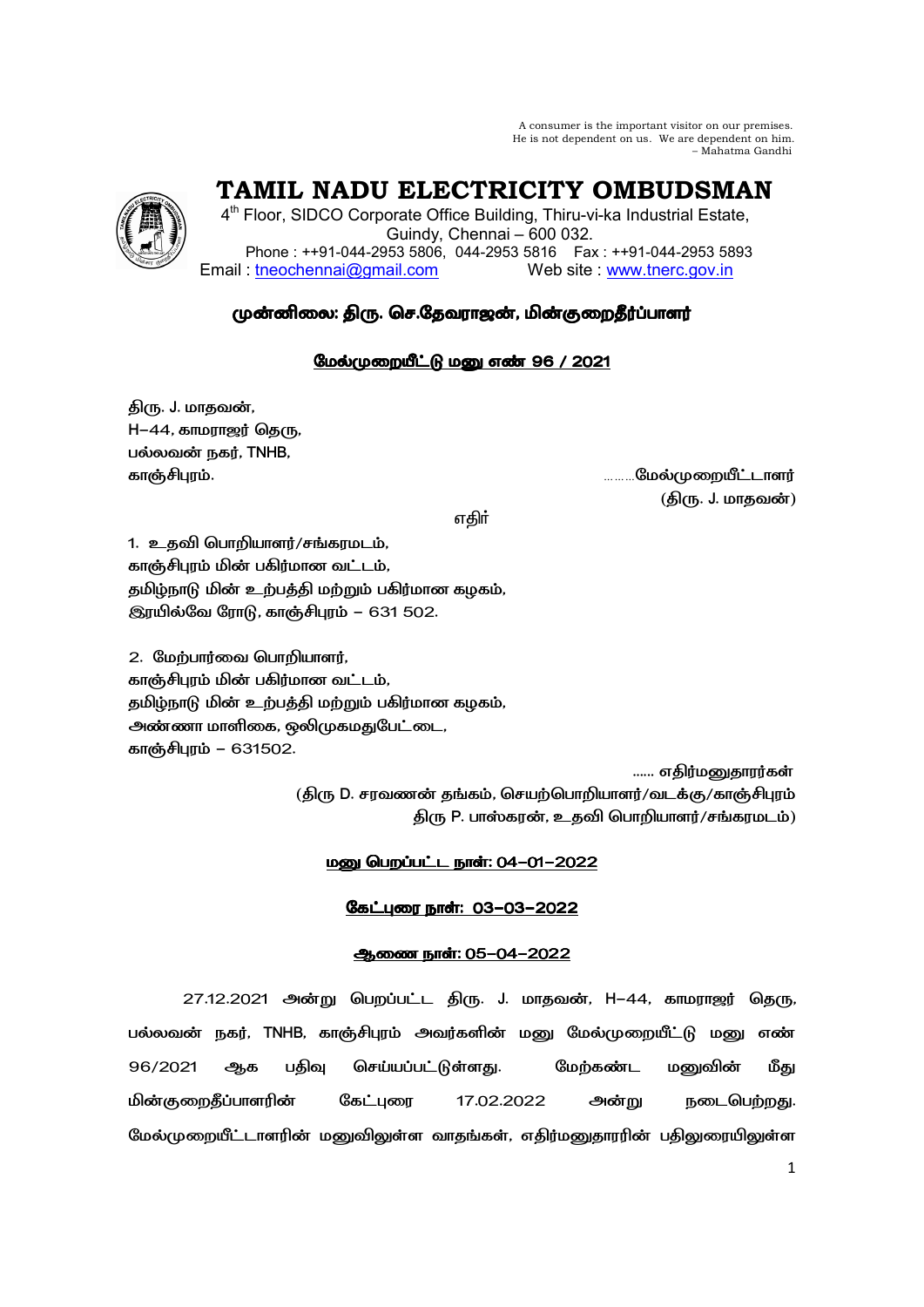வாதங்கள் மற்றும் இருதரப்பினராலும் கேட்புரை நாளில் எடுத்துரைக்கப்பட்ட வாதங்கள் ஆகிய அனைத்தையும் ஆராய்ந்து மின்குறைதீர்ப்பாளரால் கீழ்க்கண்ட ஆணை வழங்கப்படுகிறது.

#### ஆணை

#### 1. <u>மேல்முறையீட்டாளரின் கோரிக்கை:</u>

மின் இணைப்பு எண் 603–010–135–இல் உள்ள வைப்பு தொகையை வட்டியுடன் திரும்ப வழங்குமாறு மேல்முறையீட்டாளர் விண்ணப்பித்துள்ளார்.

### <u>2.0 வழக்கின் சுருக்கம்:</u>

2.1 நிரந்தரமாக மின் துண்டிப்பு செய்யப்பட்ட மின் இணைப்பு எண் 603–010–135– இல் உள்ள வைப்பு தொகையை வட்டியுடன் திரும்ப வழங்குமாறு உதவி பொறியாளர்/இ&ப/சங்கரமடம் அவர்களிடம் மேல்முறையீட்டாளர் மனு அளித்துள்ளார்.

2.2 மின் இணைப்பில் உள்ள வைப்பு தொகை திரும்ப கிடைக்கப் பெறாததால் மேல்முறையீட்டாளர் காஞ்சிபுரம் மின் பகிர்மான வட்டம், மின் **நுகர்வோர்** குறைதீர்மன்றத்தை 15.07.2021 அன்று அணுகியுள்ளார்.

2.3 மின் நுகர்வோர் குறைதீர்க்கும் மன்றம், காஞ்சிபுரம் மின்பகிர்மான வட்டம் 10.11.2021 அன்று தன்னுடைய ஆணையை அளித்துள்ளது. மன்றம் அளித்த தீர்ப்பில் அதிருப்தியுற்றதால் இந்த மேல்முறையீட்டு மனுவினை மேல்முறையீட்டாளர் மின்குறைதீர்ப்பாளரிடத்தில் சமர்ப்பித்துள்ளார்.

#### 3.0 - <u>மன்றத்தின் தீர்வு:</u>

காஞ்சிபுரம் மின் பகிர்மான வட்டம், மின்நுகர்வோர் குறைதீர்க்கும் மன்றம் தன்னுடைய தீர்வை 10.11.2021 நாளிட்ட ஆணையில் தெரிவித்துள்ளது. அந்த ஆணையின் சம்பந்தப்பட்ட பத்தி கீழே கொடுக்கப்பட்டுள்ளது.

#### "மன்றத்தின் தீர்வு:

திரு.J. மாதவன், H–44, காமராஜர் தெரு, பல்லவன் நகர், TNHB, காஞ்சிபுரம் மாவட்டம் அவர்கள் மனுவின் மீது கள ஆய்வு செய்து மின் நுகர்வோர் குறைதீர்க்கும் மன்றத்தில் மின் இணைப்பு எண் 603–010–135 ல் துண்டிப்பு செய்யப்பட்டது மற்றும் வைப்புத் தொகையை திரும்ப கோரியிருந்தார். புகார் மனுவின் அடிப்படையில் பிரிவு அலுவலகத்தில் மதிப்பீடு தயார் செய்யப்பட்டு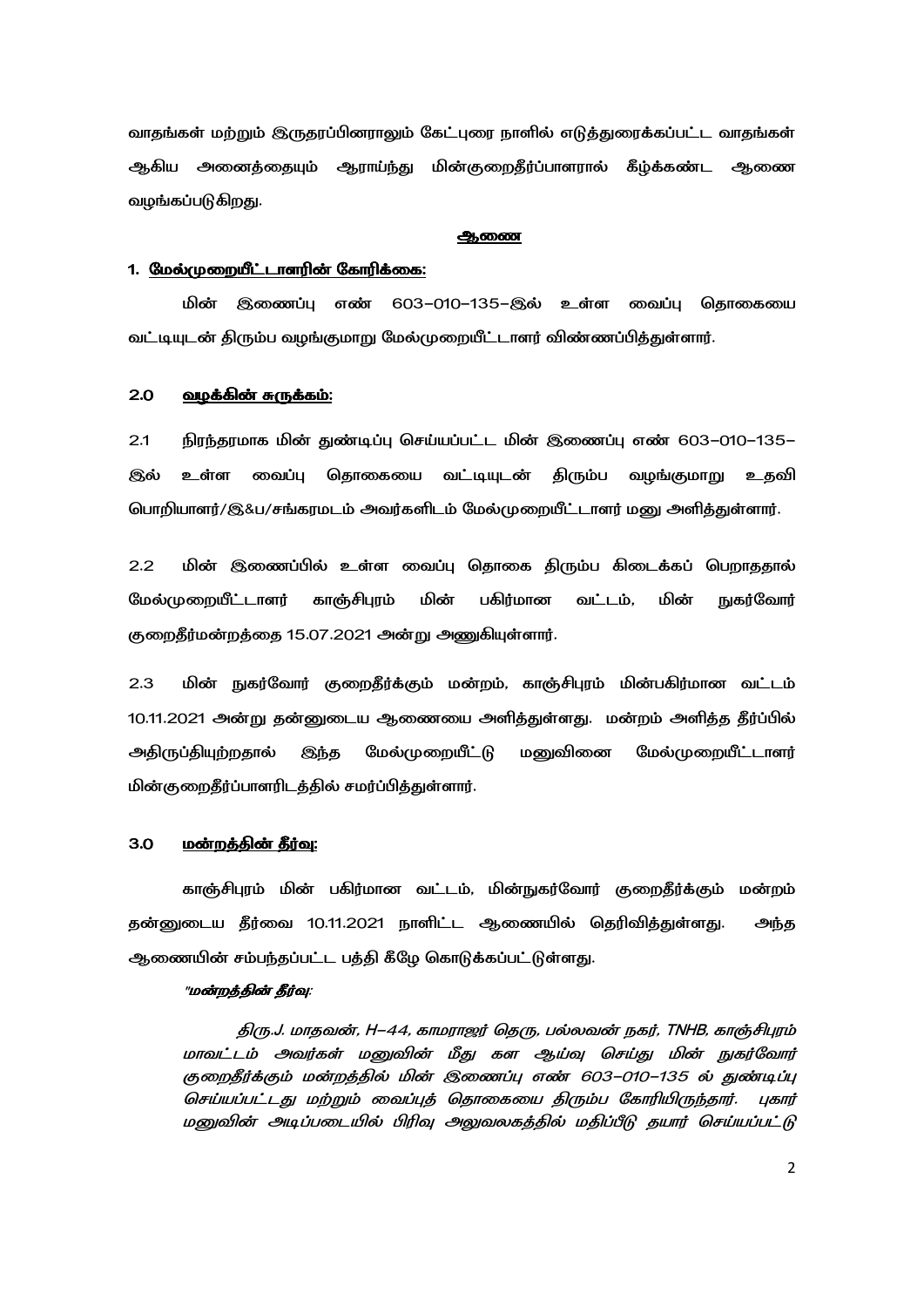அனுமதி பெறப்பட்டு மின் கம்பம் மற்றும் இதர தளவாட பொருட்கள் அனைத்தும் அகற்றப்பட்டு நடவடிக்கை எடுக்கப்பட்டுள்ளது.

மேலும் வடக்கு காஞ்சிபுரம் கோட்டத்திற்கு உட்பட்ட பிள்ளையார்பாளையம் பிரிவு திரு.J. மாதவன், H–44, காமராஜர் தெரு, பல்லவன் நகர், TNHB, காஞ்சிபுரம் மாவட்டம் அவர்களுக்கு சொந்தமான மின் இணைப்பு எண் 604–010–47 ல் மின் திருட்டு நடைபெற்று அந்த மின் திருட்டின் அடிப்படையில் நீதிமன்றத்தில் வழக்கு நிலுவையில் உள்ளதாலும் வாரியத்திற்கு செலுத்த வேண்டிய BPSC தொகை நிலுவையில் உள்ளதாகவும் தெரியவருகிறது. ஆகவே தங்களுக்கு மின் இணைப்பு எண் 603-010-135 ல் உள்ள காப்பு தொகையை அளிக்க தற்சமயம் இயலாமல் உள்ளது என்பதை தெரிவித்துக்கொள்ளப்படுகிறது."

### <u>4.0 மின்குறைதீர்ப்பாளரின் கேட்புரை:</u>

4.1 மேல்முறையீட்டாளரும் எதிர்மனுதாரரும் தங்களது தரப்பு வாதங்களை எடுத்துரைப்பதற்கு வசதியாக 17.02.2022 அன்று காணொலி மூலம் கேட்புரை நடத்தப்பட்டது.

4.2 மேல்முறையீட்டாளர் திரு. J. மாதவன் அவர்கள் கேட்புரை நாளில் கலந்து கொண்டு தன்னுடைய வாதத்தை எடுத்துரைத்தார்.

4.3 "!.R D. M- ?.6, >C=>/ 8T/ காஞ்சிபுரம் மற்றும் திரு P. பாஸ்கரன், உதவி பொறியாளர்/சங்கரமடம், காஞ்சிபுரம் மின்பகிர்மான வட்டம் ஆகியோர் கேட்புரை நாளில் கலந்து கொண்டு தங்களுடைய வாதங்களை எடுத்துரைத்தனர்.

 $\,$  4.4  $\,$  மின்குறைதீர்ப்பாளரின் முன்பு சமர்ப்பிக்கப்படும் மனு மேல்முறையீட்டு மனு என்பதால் மின் குறைதீர்மன்றத்தில் மனுதாரரால் வைக்கப்பட்ட கோரிக்கைகள் சம்மந்தப்பட்ட வாதங்கள் மட்டுமே தீர்விற்கு எடுத்துக் கொள்ளப்படுகிறது. குறைதீர் மன்றத்தின் நடவடிக்கைகள், குறைதீர் மன்றத்தில் சமர்ப்பிக்கப்படாக பகிய நிவாரணங்கள் அல்லது பணியாளர் ஒழுங்கு நடவடிக்கை சம்மந்தப்பட்ட கோரிக்கைகள் முதலியன மின்நுகர்வோர் குறைதீர்க்கும் மன்றம் மற்றும் மின்குறைதீர்ப்பாளருக்கான ஒழுங்குமுறை விதிகளின்படி படி மின்குறைதீர்ப்பாளரின் தீர்விற்கு எடுத்துக் கொள்ளப்பட வில்லை.

3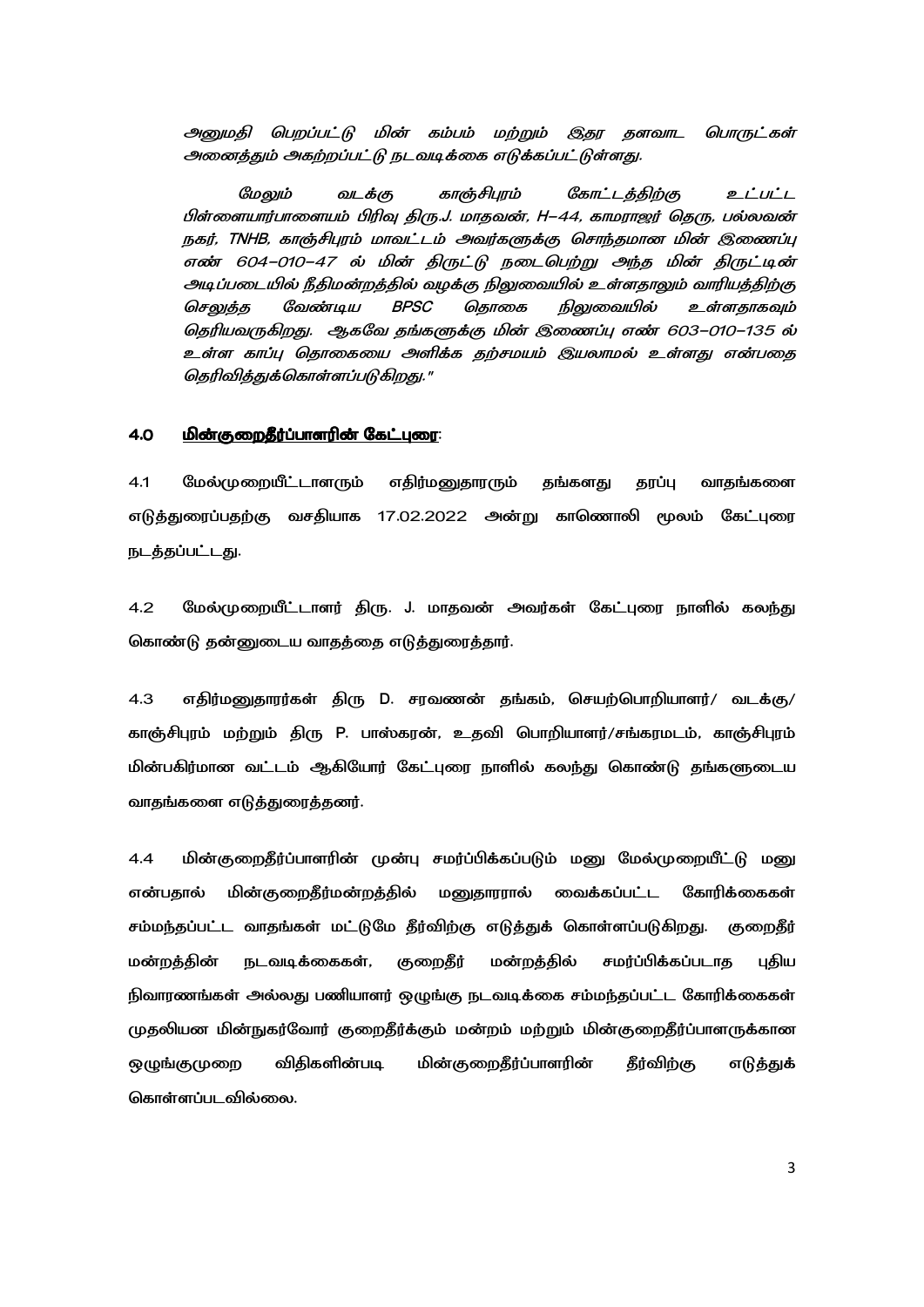#### 5.0 
8\- ?.R ?.R:

5.1 நிரந்தரமாக மின் துண்டிப்பு செய்யப்பட்ட மின் இணைப்பு எண் 603–010–135– க்கு உண்டான டெபாசிட் தொகையை வட்டியுடன் திரும்ப வழங்க வேண்டும் என்று காஞ்சிபுரம் மின் நுகர்வோர் குறை தீர்க்கும் மன்றம், மின் பகிர்மான வட்டம் அவர்களிடம் 15.07.2021 தேதியிட்ட கடிதம் மூலம் கேட்டுக்கொண்டதாக மேல்முறையீட்டாளர் தெரிவித்துள்ளார்.

5.2 இது சம்மந்தமாக 05.11.2021 அன்று நடைபெற்ற கூட்டத்திலும் கலந்து கொண்டு தனக்கு சேர வேண்டிய தொகையை வழங்கும்படி கேட்டுக் கொண்டதாகவும், ஆனால் நாளது தேதி வரை வழங்கவில்லை என மேல்முறையீட்டாளர் தெரிவித்துள்ளார்.

5.3 எனவே மேற்படி மின் இணைப்புக்கு உண்டான டெபாசிட் தொகையை வட்டியுடன் வழங்குமாறு மேல்முறையீட்டாளர் தெரிவித்துள்ளார்.

### **6.0 Arguments of the Respondent:**

6.1 The Respondent has submitted that the service connection number 603-010-135 is under disconnection from 27.04.2016 due to non-payment of current consumption charges and it stands in the name of the Appellant. As per the Appellant's request the above service connection was permanently disconnected and got Sanctioned vide sanction number: 656/E1/PD/019/2021.dt.18.02.2021. The security deposit amount available after account closure in the service number 603-010-135 for an amount of Rs.35,444/ had been raised by Assistant Accounts officer/ Revenue Branch/North/Kanchipuram.

6.2 The Respondent has submitted that the theft of energy has been detected on 26.02.1999 in another service connection in the name of the Appellant at Pillaiyarpalayam section in the Service No. 604-010-47 and the Extra levy was assessed for Rs.16,19,553/-. A case was filed by the petitioner against theft of energy at Hon'ble High Court/Chennai vide case No. W.P. No. 8121/1999 dated 17.04.2001. The Hon'ble High court/Chennai directed the petitioner to pay an amount of 2 lakhs in two bi-monthly instalments of Rs.1 lakh commencing from

4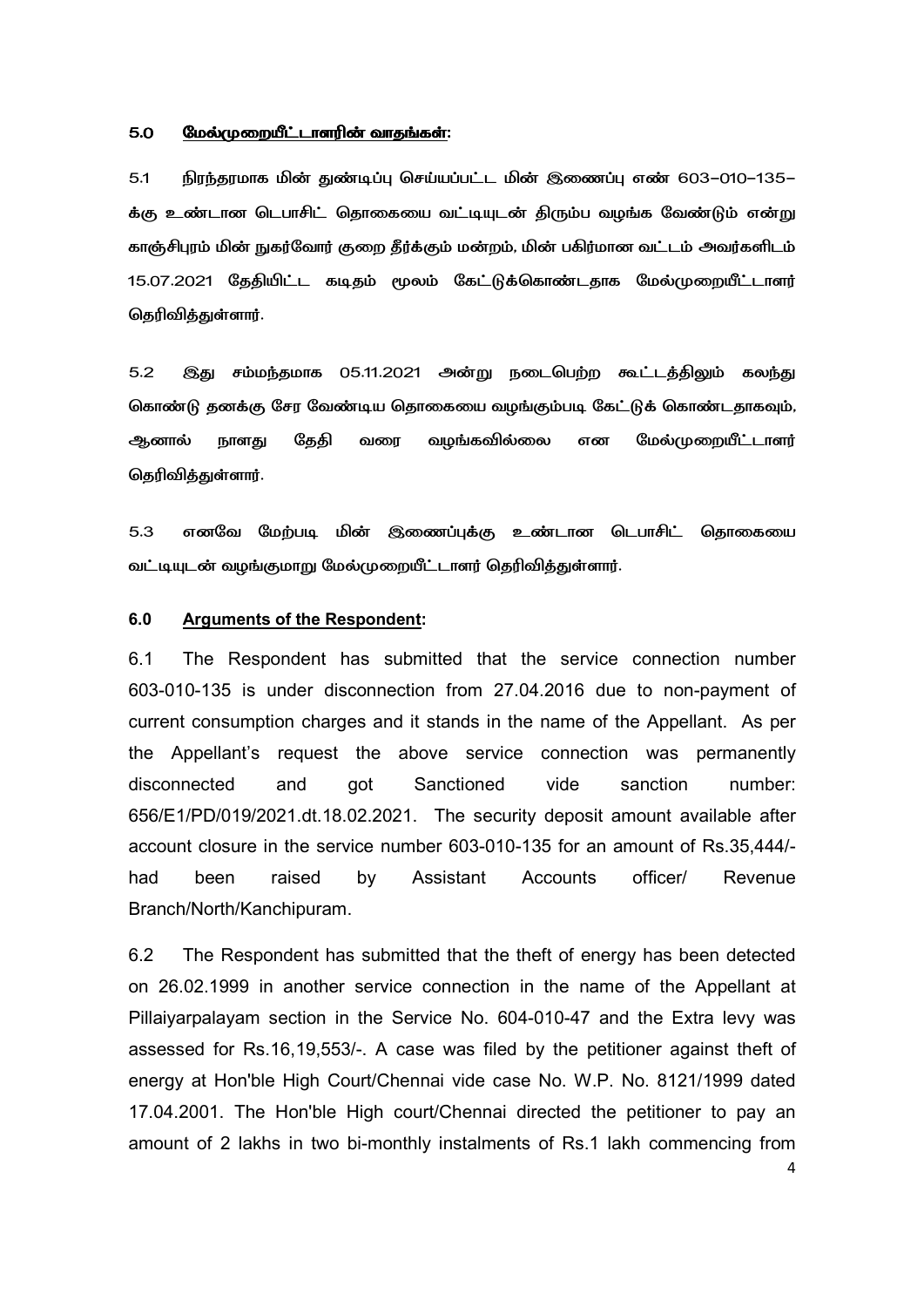01.05.2001 and again in the W.A. No. 910/2001 dated 20.07.2001 the Hon'ble High court directed the petitioner to pay a sum of Rs.1,50,000 in two instalments against the W.P. No. 8121/1999 and the same was paid by the petitioner.

6.3 The Respondent has submitted that as per the direction of Hon'ble High Court order in W.P.No.8121/1999 dated 17-4-2003, the first instalment amount of Rs.96,973/- was paid by the petitioner. Again a case was filed by the petitioner at Hon'ble High Court vide W.P.No.25527/2013 against the respondent and the Hon'ble High Court ordered the petitioner to pay a sum of Rs.13,72,580/- within a period of 8 weeks and the same was paid on 5.11.2013. Now the Hon'ble High Court has directed in M.P.No.1/2013 in W.P.No.25527/2013 on 12.12.2019 to the respondent to collect the demand of BPSC for the period from 16.07.2003 to 4.11.2013 (@ 18% per annum) for Rs.25,52,999/- which has not been paid by the petitioner and the Appellant has filed a court case W.A.No.1841/2021, which is pending at Hon'ble High Court, Chennai.

6.4 The Respondent has submitted that the petitioner has represented in CGRF with prayer to refund the security deposit amount available in the service Number 603-010-135 which was permanently dismantled.

6.5 The Respondent has submitted that as per TNERC supply code 17 (8):

*"Wherever any consumer has more than one service connection, if he defaults in the payment of dues relating to any one of the service connections, the licensee may cause other service connections in the name of the consumer to be disconnected on issuing proper notice till all the arrears due for all the service connections are paid, notwithstanding the fact that the service connections are covered under separate agreements".* 

6.6 The Respondent, citing the above regulation has stated that the Appellant's request for refund of Security Deposit could not be considered due to the theft of energy arrears pertaining to the service connection 604-010-47, which stands in the name of the Appellant.

# **7.0 Findings of the Electricity Ombudsman:**

7.1 I have heard the arguments of both the appellant and the Respondent. Based on the arguments and the documents submitted by them the following conclusion is arrived.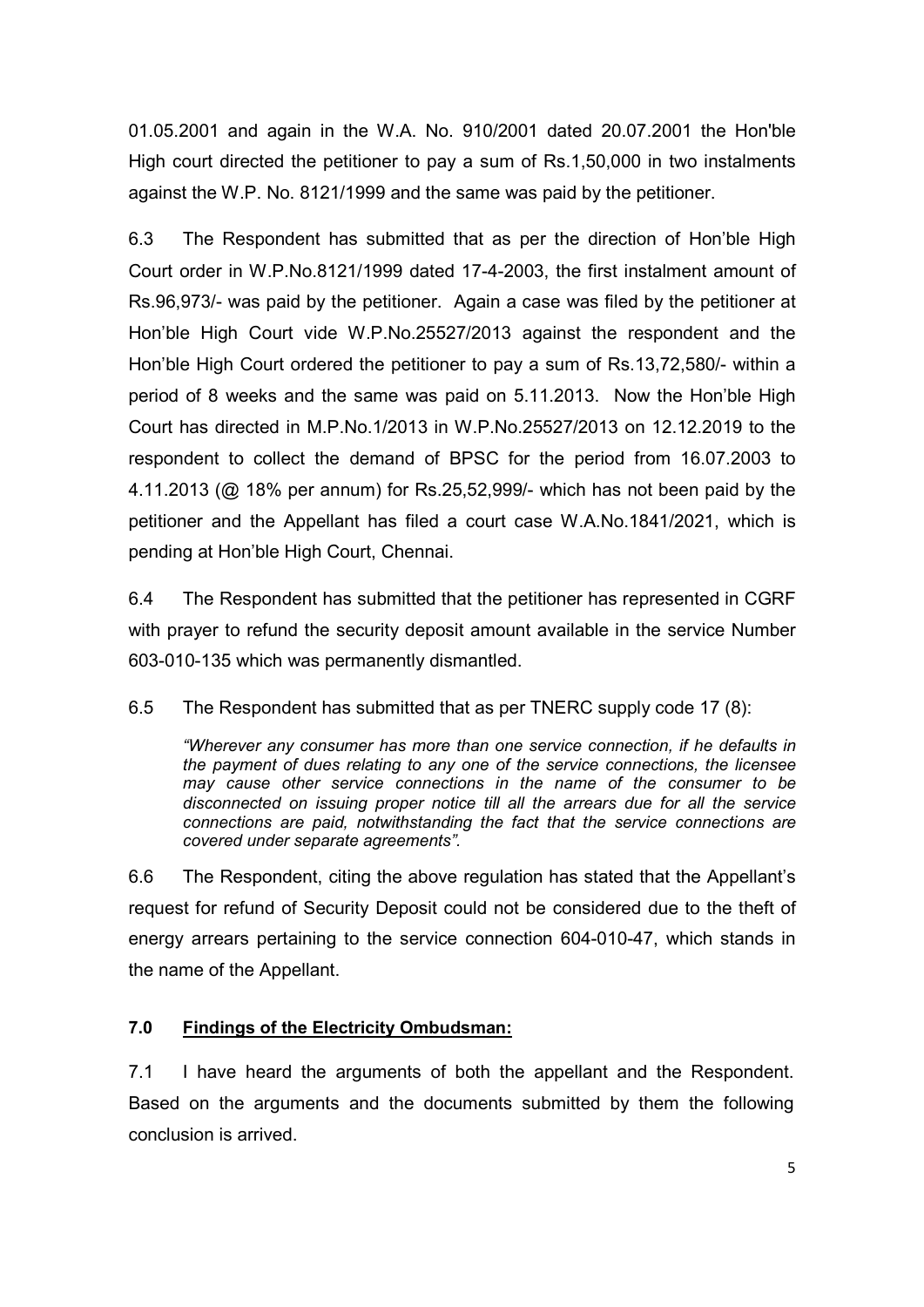7.2 The Appellant has requested to refund the security deposit alongwith the interest pertaining to the SC No. 603-010-135 since the service connection has already been disconnected permanently.

7.3 The Respondent has stated that the service connection No.603-010-135 is under disconnection from 27-4-2016 due to non-payment of current consumption charges, later on, the SC was permanently disconnected as per the appellant's request. The available Security deposit has been worked out as Rs.35,444/-. The Respondent has stated that the appellant is having another service connection No.604-010-47 in his name in which theft of energy was detected and the extra levy amount was fully paid by the Appellant in 2013. However a demand for the BPSC amount Rs.25,52,999/- has been raised by the Respondent which is pending in the Hon'be High Court in W.A.No.1841/2021.

7.4 As the Respondent has referred the TNERC supply Code Regulation 17(8), I would like to discuss the same which is given below:

# **Tamil Nadu Electricity Regulatory Supply Code Regulation(17):**

*17. Agreement with respect to supply : Issues on recovery of charges* 

*(1) Every consumer shall pay to the Licensee, from the date of commencement of supply till the agreement is terminated, security deposit, minimum monthly charges, fixed charges, if any, and other charges as provided in the Tariff Orders, this Code and any other orders in this regard by the Commission, from time to time. However, any consumer, who has not availed of reconnection even after the expiry of termination of agreement period, the monthly minimum charges may be limited to the date of disconnection.* 

*(2) Notwithstanding the termination of the agreement, the consumer shall be liable to pay the arrears of current consumption charges or any other sum due to the Licensee on the date of disconnection and meter rent, if any, up to the date of termination of the agreement and Belated Payment Surcharge (BPSC) up to the date of payment.* 

- *(3) xxxxx*
- *(4) xxxxx*
- *(5) xxxxx*
- *(6) xxxxx*
- *(7) xxxxx*

*(8) Where any consumer has more than one service connection, if he defaults in the payment of dues relating to any one of the service connections, the licensee may cause other service connections in the name of the consumer to be disconnected on issuing proper notice till all the arrears due for all the service*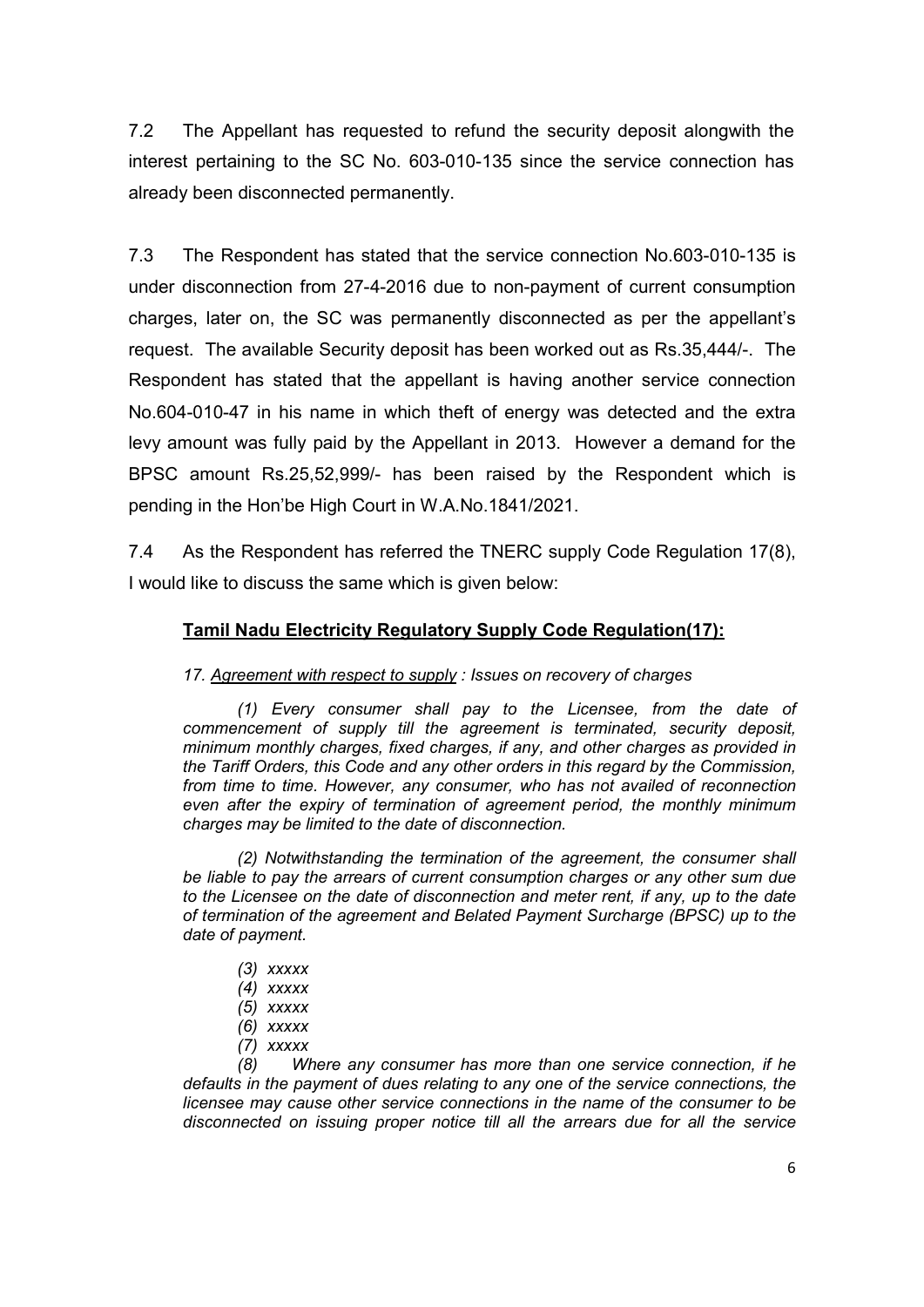*connections are paid, notwithstanding the fact that the service connections are covered under separate agreements.* 

 On a plain reading of the above regulation, it is noted that any consumer who has more than one service connection in his name, if he defaults in the payment of dues relating to any one of the service connections, then the licensee can disconnect the other service connection held in his name after issuing proper notice till all the arrears due pertaining to all the service connections are paid.

 7.5 In the case on hand, the Appellant has a SC.No.603-010-135 in his name in which there is an amount of Rs.35,444/- is available as Security deposit to be refunded to him. The Appellant has a due amount of Rs.25,52,999/- pertaining to the service connection No.604-010-47. The Respondent has stated that he is eligible to recover the due amount pertaining to the SC.No. 604-010-47 from the available security deposit amount pertaining to the Appellant's Sc.No. 603-010-135 as per the regulation 17(8) of the Tamil Nadu Electricity Supply Code which is already under permanent disconnection. I am of the considered opinion that the contention of the Respondent is reasonable and the same is acceptable to me. In view of the above, the prayer of the Appellant to refund the security deposit amount of Rs.35,444/- pertaining to the Sc.No. 603-010-135 is not feasible of compliance.

## **8.0 Conclusion:**

8.1 As per the conclusion arrived in the para 7.0 above, the prayer of the Appellant to refund the Security deposit amount available in the service connection No. 603-010-135 is not feasible of compliance.

8.2 With the above findings the AP No. 96 of 2021 is finally disposed of by the Electricity Ombudsman. No costs.

> **(S. Devarajan)**  Electricity Ombudsman

"நுகா்வோா் இல்லையேல், நிறுவனம் இல்லை" "No Consumer, No Utility"

பெறுநர்: 1. திரு. J. மாதவன்,  $H-44$ , காமராஜர் தெரு, பல்லவன் நகர், TNHB, காஞ்சிபுரம்.